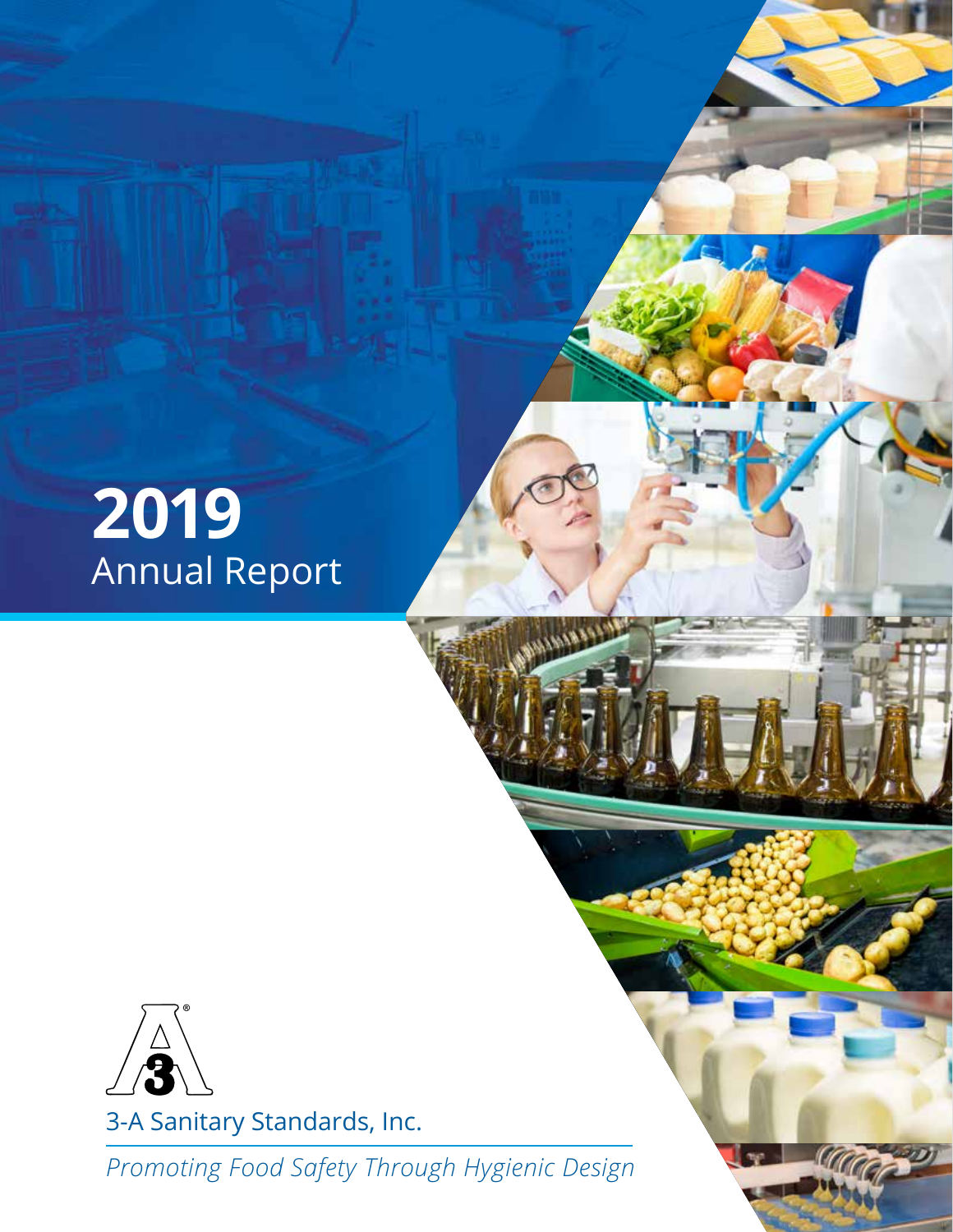

It is the mission of 3-A Sanitary Standards, Inc. to enhance product safety for consumers of food, beverages, and pharmaceutical products through the development and use of 3-A Sanitary Standards and 3-A Accepted Practices.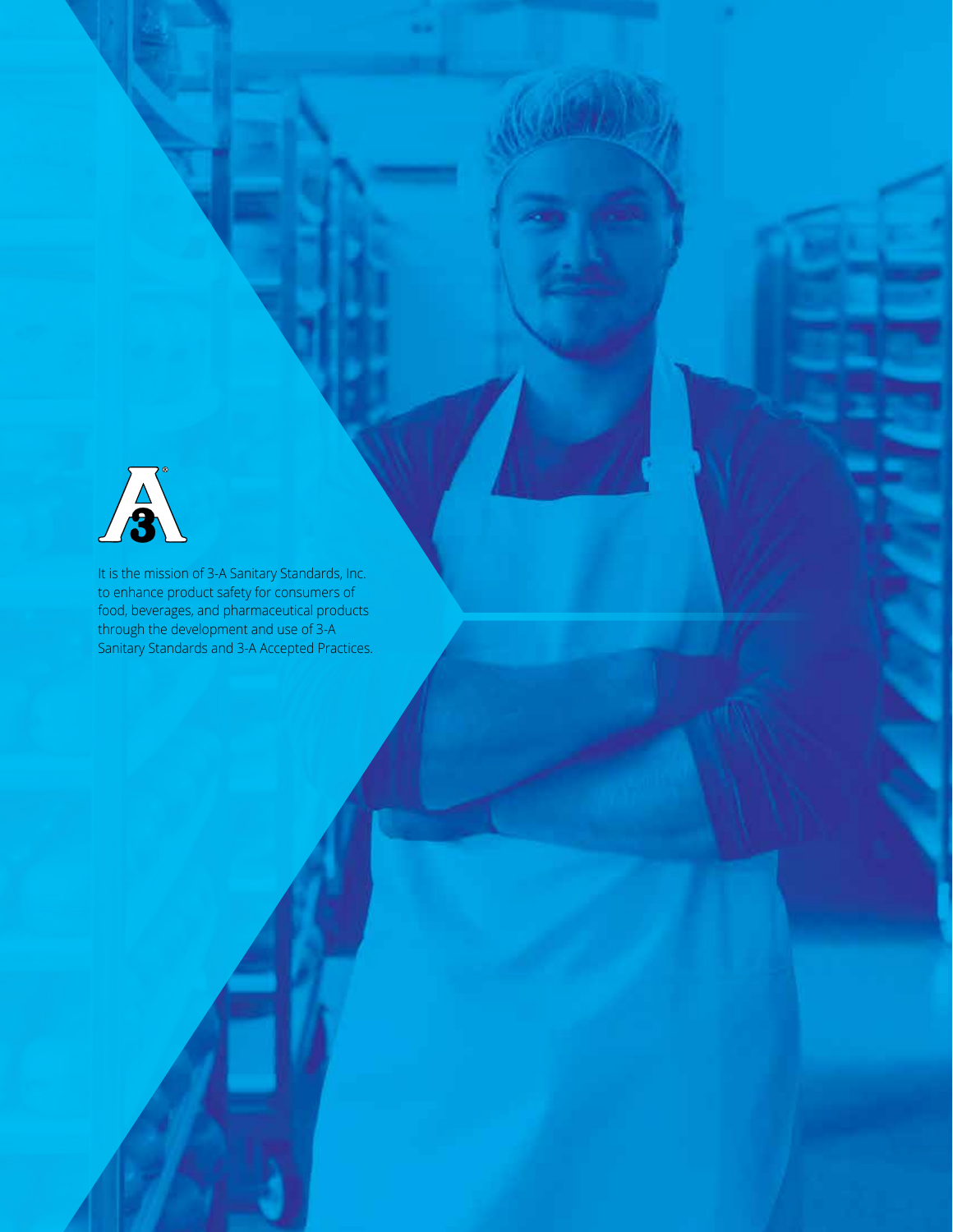### **OFFICERS 3-A Sanitary Standards, Inc. Board of Directors**

**Lyle Clem,** *Chair* Electrol Specialties Co.

**Dan Meyer,** *Vice Chair* American Dairy Products Institute

**John Allan,** *Treasurer* International Dairy Foods Association

**Chris Hylkema,** *Secretary* New York State Department of Agriculture & Markets

#### **DIRECTORS**

**Kenneth Anderson** Harold Wainess & Associates

**Tom Berry**  Associated Milk Producers, Inc.

**John Buchanan** 

The Kroger Co. **Paul Dix** 

Chair, 3-A Steering Committee Maryland Department of Health

**Randy Elsberry** FDA/CFSAN-Milk Safety Branch

**Dennis Glick** USDA/ AMS Dairy Programs, Dairy Grading Branch

**David Kedzierski** Agri-Mark, Inc./Cabot **Creamery** 

**Greg Marconnet** Mead & Hunt

# **Reinhard Moss**

GEA Westfalia Separator Group

**Helen Piotter** Dean Foods Company

**Ronald Schmidt** Food Science & Human Nutrition University of Florida

#### **COUNSEL**

**Hugh Webster** Webster, Chamberlain & Bean

### **COMMITTEE LEADERSHIP**

**Communications & Education Committee** Greg Marconnet, Mead & Hunt

**Finance Committee** John Allan, International Dairy Foods Association

**Third Party Verification Coordinating Committee** F. Tracy Schonrock

**3-A Steering Committee** Paul Dix, Maryland Department of Health

### **3-A SSI STAFF**

Timothy R. Rugh, *CAE, Executive Director* Michael S. Drumm, *Director of Operations* Eric H. Schweitzer, *Director, Standards and Certification* A. Philomena Short, *Technical Assistant*

**Coming of Age**

3-A SSI achieved a major milestone this year, completing 15 years of building new and expanded industry services. The scope of 3-A SSI's work has evolved with the times and many achievements point to major progress on some larger mission objectives envisioned by the founders.

The 3-A Symbol authorization program changed substantially in 2003 with the requirement for a Third Party Verification (TPV) inspection report. Over 15 years of experience with the TPV requirement, we see steady growth in the 3-A Symbol authorization program among fabricators from all locations, driven by the goal to enhance regulatory acceptance. The independent inspection program relies on evaluations by independent Certified Conformance Evaluators. Among the 16 CCEs, the average length of industry experience is nearly 33 years.

From the first standards for valves and fittings of decades ago, 3-A SSI today maintains a large inventory of modern 3-A Sanitary Standards and Accepted Practices for virtually all major types of processing equipment. 3-A SSI is completing a comprehensive conversion of all documents to a new format that will streamline the management and efficiency of the entire program. This experience has enabled 3-A SSI to better serve industry in a time of rapid industrial and technological advancement.

3-A SSI continues to expand and improve its Knowledge Resources to improve the awareness and understanding of hygienic equipment design to all stakeholders. The e-learning modules, white papers and standards are gaining new audiences wherever the internet reaches.

When it comes to responsive standards development and advancing conformance activities that meet the needs of U.S. competitiveness and innovation, 3-A SSI provides a sound and trusted program to enhance food safety. This program provides an important bridge between public health goals and private sector solutions. Our program continues to welcome and engage new constituents and it bolsters 3-A SSI's important role in the industry.

None of this progress would be possible without the vision and support of the leadership and the participation of expert volunteers from all walks and interests. We are excited about the future role of 3-A SSI in Promoting Food Safety Through Hygienic Design.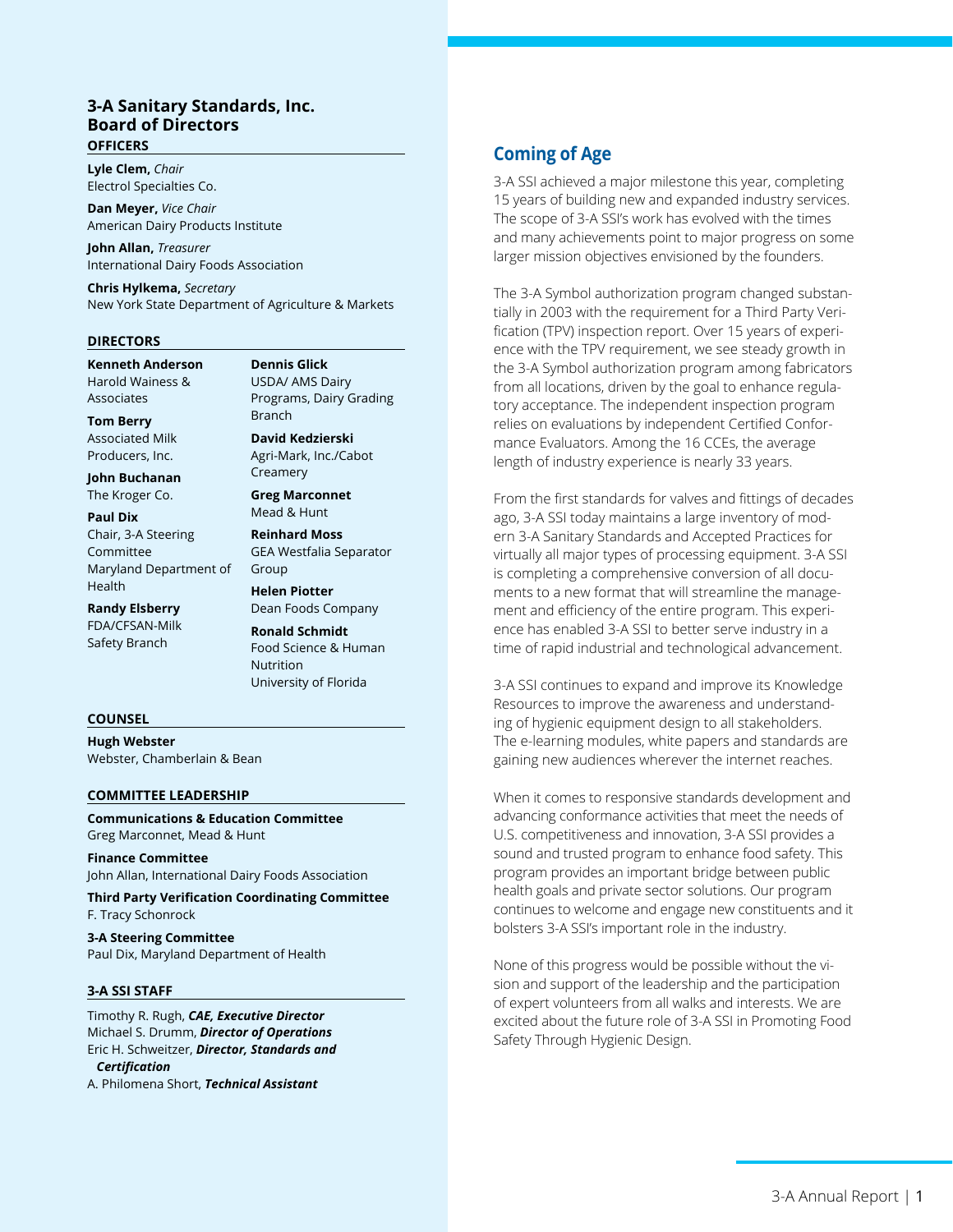

# **3-A Symbol Bolsters Hygienic Equipment Demand**

Growing demand for modern hygienic equipment across all segments of the food processing industry enhanced the demand for the 3-A Symbol authorization program in 2018. Data on the sale of 3-A Sanitary Standards and 3-A Accepted Practices showed growing interest in hygienic design criteria for human and non-human food processing operations around the world. This interest reflected in the 11th straight year of significant organic growth in the 3-A Symbol authorization program.

Recognition and demand for '3-A' equipment is growing as processors must now maintain written plans to comply with the new federal rules on Preventive Controls under the Food Safety Modernization Act. The Preventive Controls rules require food processing facilities to establish and implement a written food safety plan that includes an analysis of hazards and risk-based preventive controls. The voluntary 3-A Symbol authorization program helps regulatory professionals, processors, and fabricators identify equipment that conforms to the criteria of 3-A Sanitary Standards.

The integrity of the 3-A Symbol authorization program rests upon the Third Party Verification (TPV) inspection requirement. The TPV inspection requirement applies to all equipment built to 3-A Sanitary Standards that is licensed to display the 3-A Symbol. A licensee must engage a credentialed inspection professional, known as a Certified Conformance Evaluator (CCE), to conduct an on-site evaluation of finished equipment and other product attributes to affirm the equipment conforms to provisions of the applicable 3-A Sanitary Standard. Any deficiencies discovered in an inspection must be corrected before the equipment can be authorized to display the 3-A Symbol. Equipment manufacturers that do not comply with the TPV inspection requirement risk losing the authorization to use the 3-A Symbol. A complete onsite TPV inspection is required upon application and once every five years thereafter, or any time there is a significant design change or non-conformance.

The 3-A Symbol is a registered mark used since 1956 to identify equipment that meets 3-A Sanitary Standards for design and fabrication. Voluntary use of the 3-A Symbol on dairy and food equipment conveys assurance that equipment meets sanitary standards, provides accepted criteria to equipment manufacturers for sanitary design, and establishes guidelines for uniform evaluation and compliance by sanitarians.

Fabricators from across the U.S. and 24 other countries maintain a 3-A Symbol authorization to verify the equipment conforms to 3-A Sanitary Standards. Other countries include:

| Belgium | Israel      | Republic of Korea |
|---------|-------------|-------------------|
| Canada  | Italy       | Spain             |
| China   | Japan       | Sweden            |
| Denmark | Malta       | Switzerland       |
| Finland | Mexico      | Taiwan            |
| France  | Netherlands | Thailand          |
| Germany | New Zealand | Turkey            |
| India   | Poland      | United Kingdom    |
|         |             |                   |

The 3-A SSI website features on-line access to complete certificate information for all 3-A Symbol licensees. This public information offers detailed information on models and equipment covered under a company's license to assist regulatory sanitarians, processors, equipment fabricators, and other interested parties. The information is searchable by the unique authorization number, equipment type/standard or company name. A copy of the actual authorization certificate may also be generated and printed from the online database. The certificate search database is the most frequently visited area of the 3-A SSI web resources.

The TPV requirement, combined with easy access to licensee information, has enhanced the level of integrity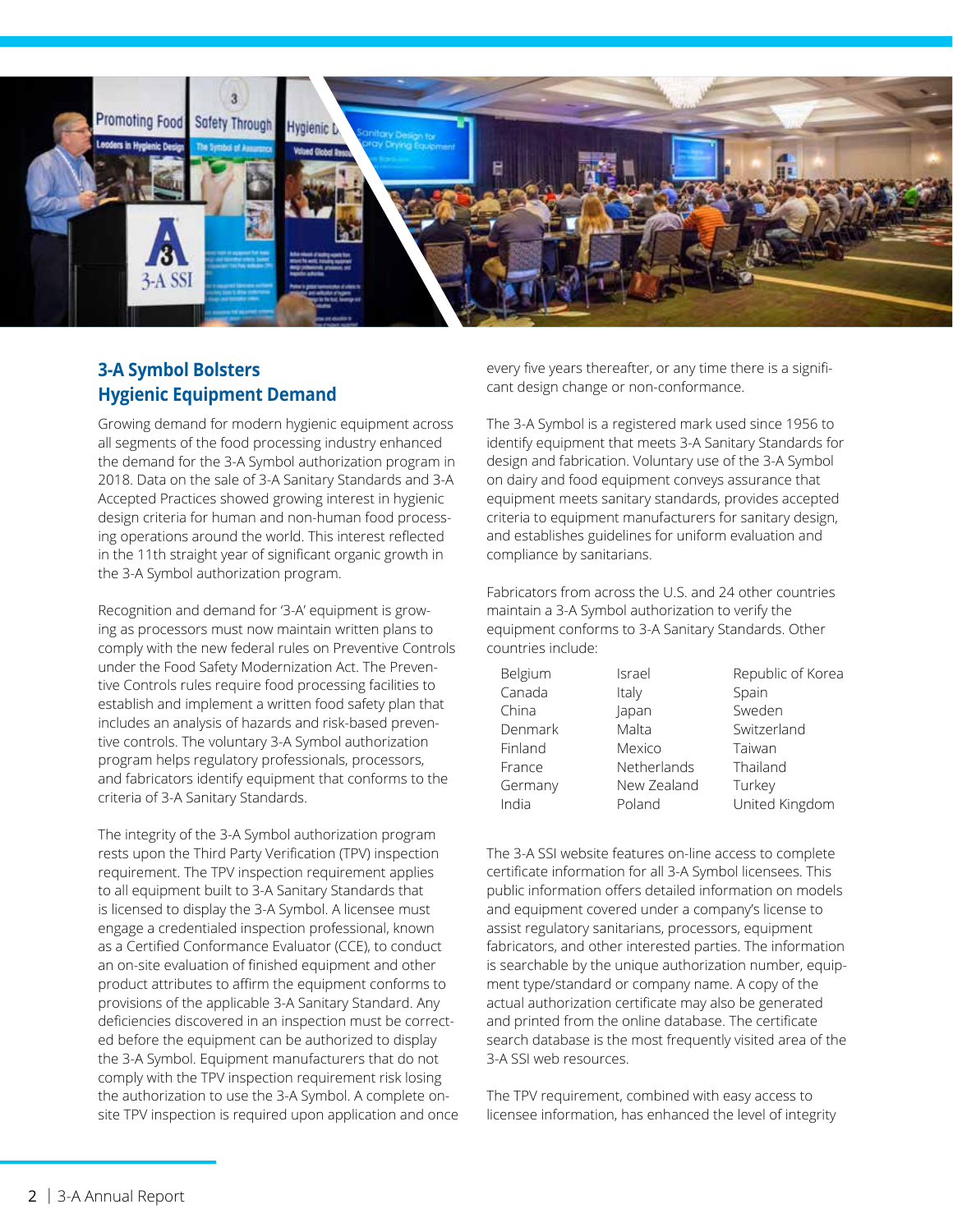and recognition of the 3-A Symbol for those concerned with the safety of consumers of food, beverages and pharmaceutical products, fulfilling one of the primary mission objectives of 3-A SSI.

3-A SSI also recorded significant growth this year in another voluntary certificate program for Replacement Parts and System Components. The Replacement Parts and System Component Qualification Certificate (RPSCQC) Program is open to manufacturers of replacement parts or system components that are not otherwise eligible for 3-A Symbol authorization. The RPSCQC is beneficial to certificate holders and customers because it affirms that such parts or system components are compatible with the design criteria found in the relevant 3-A Sanitary Standard(s). The RPSCQC is often used in sales or marketing information.

### **3-A SSI Acts to Protect the '3-A' Brand**

The integrity of the 3-A Symbol continues to face challenges from unlicensed suppliers and 3-A SSI initiated several major actions this year to defend the proper use of the 3-A Symbol and related claims.

The 3-A Symbol is registered by the U.S. Patent and Trademark Office as the legal property of 3-A SSI. 3-A SSI licenses use of the 3-A Symbol to fabricators on a voluntary basis to identify equipment that meets 3-A Sanitary Standards for design and fabrication. Use of the 3-A Symbol by dairy and food equipment fabricators helps assure processors that equipment meets sanitary standards, provides accepted criteria to equipment manufacturers for sanitary design, and establishes guidelines for uniform evaluation and compliance by sanitarians in the U.S.

3-A SSI witnessed the growing unauthorized use of the trademarked 3-A Symbol by numerous companies in China in recent years. These companies were posted on the 3-A SSI web site under a special 'Buyer Beware' link and 3-A SSI circulated the announcement widely to regulatory authorities, trade press, licensees and others.

3-A SSI reached out directly to the infringing companies and requested their cooperation to stop the infringements. 3-A SSI also retained special counsel in the U.S. and in China to take actions in two major areas to counter these infringements. First, 3-A SSI filed applications to register the 3-A Symbol in China with the China Trademark Office. Formal registration in China will enhance the ability of 3-A SSI to defend its registered mark. Final action on the applications is expected this year.

3-A SSI also consulted closely with U.S. trade authorities on effective ways to stop the imports of unlicensed products into the U.S. 3-A SSI continues to pursue measures under U.S. law to protect the integrity of the 3-A Symbol for customers in the U.S. and anywhere authentic equipment is specified.

3-A SSI applications are pending in the European Union Intellectual Property Office (EUIPO) to register the 3-A Symbol as a certification mark in several classes of equipment. 3-A SSI also applied to register '3A' as a "standard character" certification mark. A "standard character" mark is used to register words, letters, numbers or any combination thereof, but does not lay claim to any particular font style, size, or design element. A "standard character" mark for '3A' provides a broader scope of protection and helps insure against any future changes in logo design.

### **3-A SSI Expands Industry Engagement**

3-A SSI reached out to became a trusted resource for hygienic design to a wider range of key audiences by contributing articles to leading industry publications and other important outreach. This outreach helped spread important knowledge about the critical role of hygienic equipment design and the many benefits of 3-A Sanitary Standards and 3-A Accepted Practices in a wide range of food processing applications.

### *3-A Sanitary Design Connections*

The quarterly e-newsletter *3-A Sanitary Design Connections,* continues to serve a growing, diverse and broad

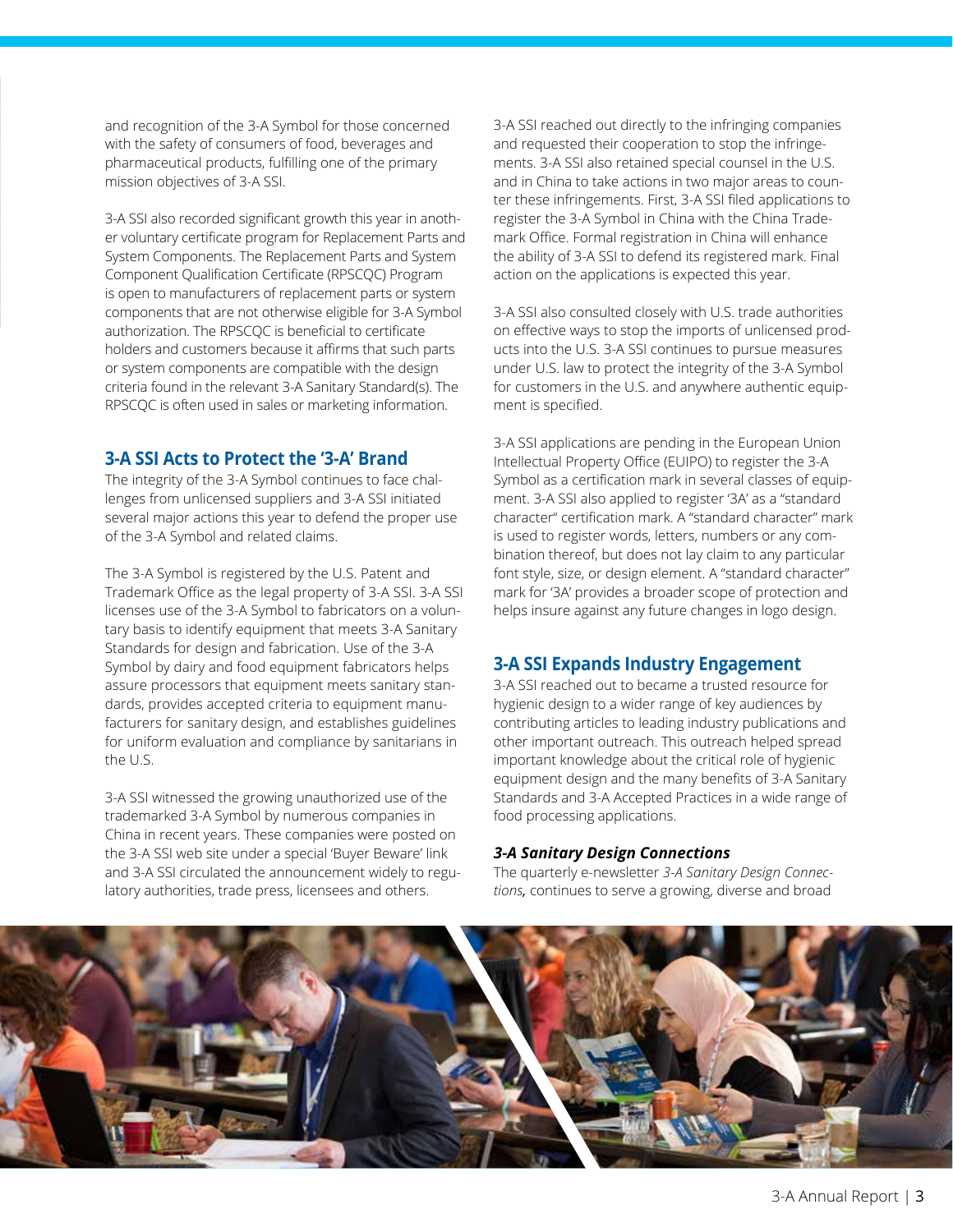audience of readers from across the U.S. and elsewhere. *Connections* brings the important role of 3-A SSI in the hygienic design of equipment used in the processing of food or other products into perspective for equipment fabricators, food processors, regulatory sanitarians, academic leaders and students.

Each issue of *Connections* includes a lead or feature article on a prominent issue in hygienic equipment design or the role of 3-A Sanitary Standards, 'News of Interest' with relevant news about hygienic design from other sources, and 'What's New In 3-A SSI'.

### **Leading Industry Magazines**

3-A SSI supports the editorial mission of *Dairy Foods* magazine, reaching 20,550 dairy processors across the \$110 billion dairy industry. 3-A SSI authored four columns this year, including *Training: Equipment Operations and Maintenance, Integrating Processing & Packaging: Equipment Specifications and Purchasing, FSMA Compliance: Preventive Controls and Hygienic Equipment Design, and Counterfeit Hygienic Equipment: Buyer Beware.*

3-A SSI continued a series of three half-page display advertisements in *Dairy Foods* and *Food Engineering* magazines this year (circulation 28,000+). These ads promote recognition of 3-A SSI's integral role in Promoting Food Safety Through Hygienic Design.

3-A SSI participated or presented in several trade shows and meetings during the year, including ANUGA (Cologne, Germany), Membrane Technology Forum (Minneapolis, MN), International Association for Food Protection (Salt Lake City, UT), and Pet Food Institute First Scientific Symposium (Washington, DC).

3-A SSI also received attention in other magazines/periodicals including *Food Industry Executive News, Cheese Reporter, Food Engineering and Food Processing*.

### **3-A SSI Knowledge Resources Gain Viewers**



The number of visitors taking advantage of 3-A SSI's new *Basics* e-learning modules and the first new *Advanced* module increased in 2018. The series of e-learning tools was designed to bring the world of hygienic equipment design to audiences around the world at any time of the day or night.

In 2018, 3-A SSI expanded its promotion of the Knowledge Resources to U.S. academic contacts in food science and dairy science, as well as major food-related and equipment organizations.

The first four Basics e-learning modules present a comprehensive introduction to the principles of hygienic design. These modules include:

- *1.0 Overview of Principles of Hygienic Design & Foundation Elements*
- *2.0 The Basics of Hygienic Equipment Design*
- *3.0 Basics of Hygienic Facility Design & Environmental Controls*
- *4.0 Basics of Cleaning and Sanitizing*

Learning objectives are clearly listed at the beginning of each module and interactive assessment tools are in-

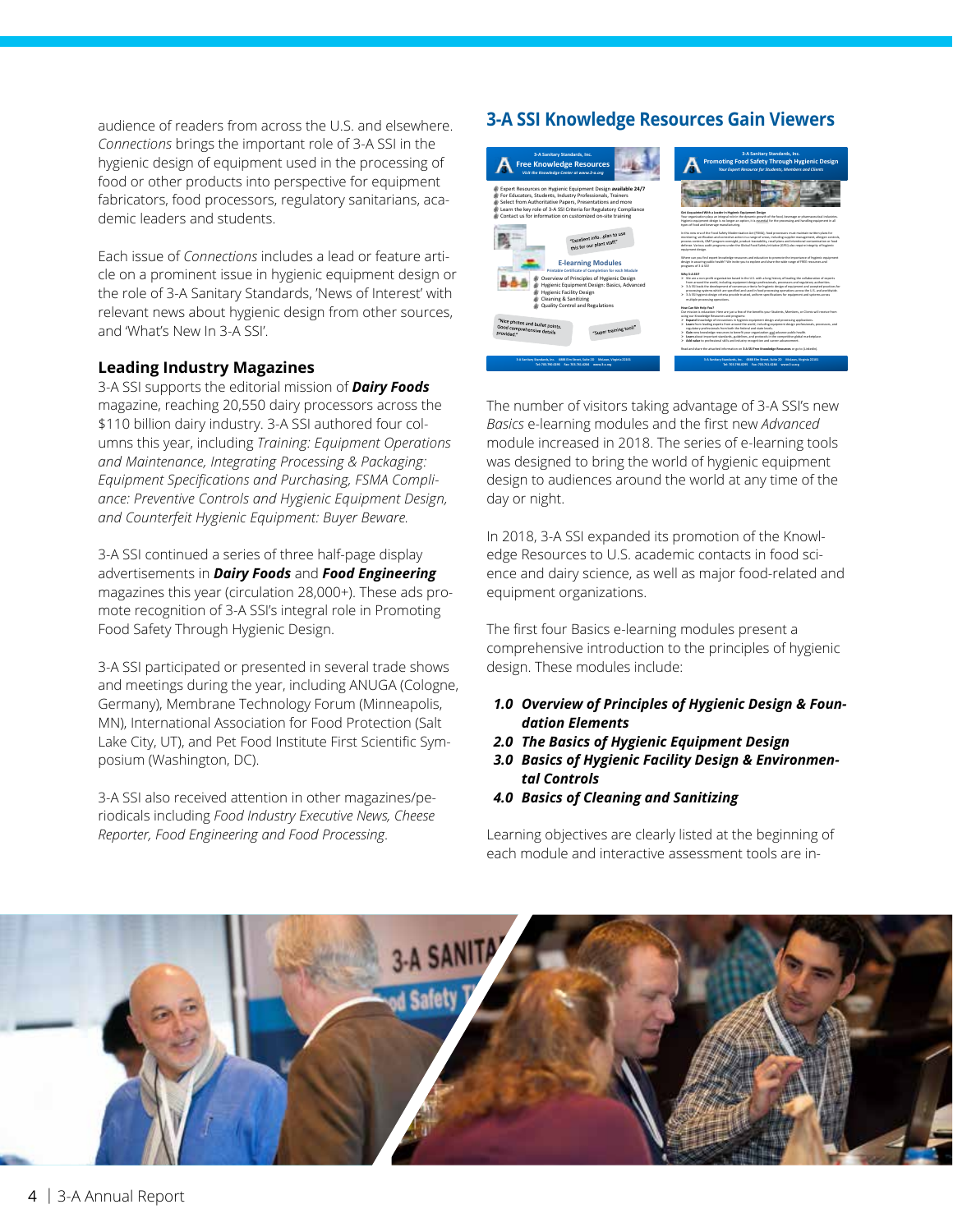cluded to support the learning experience. Each module is narrated and a script is provided for convenience. All materials are accompanied by straightforward illustrations including photos from the field, animations, as well as informative diagrams. Each module is about one hour in length and all viewers are encouraged to complete Module 1.0 before moving forward to deepen their knowledge with the other modules.

Introduced early last year, the first new *Advanced* module, *2.1 Advanced Hygienic Equipment Design: Materials & Surface Finishes*, offers equipment designers and specifiers with advanced hygienic design knowledge on the materials of construction and surface treatments. The content emphasizes hygienic materials selection and the metals and non-metals commonly used for product contact and non-product contact surfaces. The Module also covers surface finishes, as well as the selection process for surface treatment methods, to optimize corrosion resistance, wear, durability, toxicity, and hygienic safety.

Much of the content for the modules is derived from the comprehensive *ANSI/3-A 00-01-2018, 3-A Sanitary Standards for General Requirements*, a compendium of baseline sanitary (hygienic) criteria for design, materials, and fabrication/installation of equipment and systems in various 3-A Sanitary Standards and 3-A Accepted Practices. The *General Requirements* standard is intended for use on a voluntary basis by equipment and machinery fabricators, processors, and regulatory agencies, and by other Standard Developer Organizations (SDOs) to help assure that adequate public health protections exist for the equipment or systems used in the production of food products. The modules also reference criteria from the European Hygienic Engineering & Design Group (EHEDG) and other organizations.

Tracking data showed an increase in the number of users and the global reach for the e-learning modules this year. The number of users increased by 29% to 2,432 from more than 40 countries around the world from the Americas, Europe, Asia, and Africa. Most of the viewers reported some previous knowledge of food processing, but about one-third were entry level. A large majority of comments from users expressed appreciation for the valuable content and easy navigation of the modules and 72% of the users reported the modules were very helpful. Users also reported the modules are being incorporated into ongoing education/training programs.

Additional modules are in development and more advanced sections are planned for several of the modules.

# **3-A SSI Hosts Record Number of Student Award Recipients**

3-A SSI recently welcomed the largest number of annual Student Travel Award recipients ever to the 3-A SSI education program, **Exceeding Customer Expectations Through Hygienic Design** and related events on May 14–15, 2018 at the Hilton Minneapolis/St. Paul Airport-Mall of America in Bloomington, MN. The program was created to help motivated, career-oriented students participate in the annual education program of 3-A SSI and gain comprehensive knowledge about hygienic design for food processing equipment and systems.

Recipients of the 2018 awards included:

| Luis Jimenez         | Texas Tech University          |
|----------------------|--------------------------------|
| Paola Melisa         | Texas Tech University          |
| Moncada-Munoz        |                                |
| Sara Margarita       | Texas Tech University          |
| Munoz-Mendoza        |                                |
| Gabriella Paz        | Louisiana State University     |
| Anna Rose B. Pilapil | University of Nebraska-Lincoln |
| Samuel Reichler      | Cornell University             |
| Mingian Wang         | Rutgers University             |
| Samantha Gartley     | University of Delaware         |
| Walaa Hussein        | The Ohio State University      |
| Sarah Murphy         | Cornell University             |
|                      |                                |

The 3-A SSI Travel Award program attracted the highest number of applicants ever this year and an extremely high level of professional achievement. According to 3-A SSI Chair David Kedzierski, "We have expanded our role in hygienic design education because it is a fundamental element of assuring food safety. The 3-A SSI program gives these future food industry professionals a great opportunity to gain in-depth knowledge about hygienic equipment design in the real world and network with a truly diverse group of industry leaders."

Recipients of the 2018 awards demonstrated interest and commitment to food safety and quality as a student enrolled full-time in a food technology, food science, dairy science or other closely related program (undergraduate or graduate level) at a college or university in the U.S. or Canada. Award recipients were selected on the basis of a personal essay, official transcripts and a letter of recommendation from a faculty member or department head.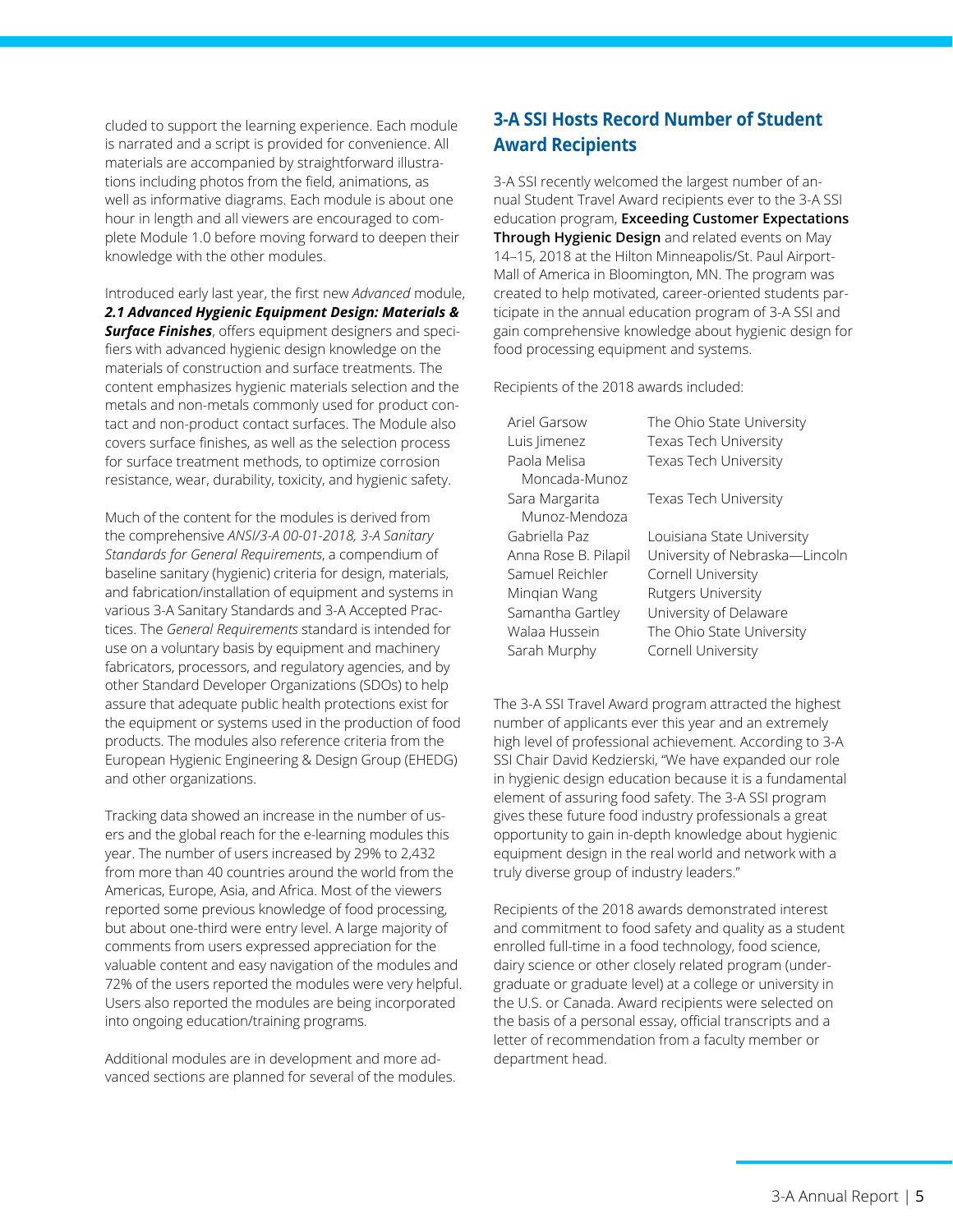### **3-A SSI Volunteer Recognition**

3-A SSI announced the recipients of its 2018 Volunteer Service Awards at the 3-A SSI Annual Meeting in Bloomington, MN.

The 3-A SSI Volunteer Service Awards recognize the extraordinary dedication and commitment of individuals who contribute to the development of voluntary standards and the mission of 3-A SSI. Nominations for the awards are made by fellow volunteers from the three stakeholder groups in 3-A SSI—regulatory sanitarians, fabricators, and processors—and others.

3-A SSI Chair David Kedzierski (Agri-Mark, Inc./Cabot Creamery) announced the following award recipients for 2018:

- **Jean DeLisi (Tetra Pak)** *received the Leadership Service Award for outstanding service to the voluntary standards development of 3-A SSI and significant contributions to the mission of 3-A SSI.*
- Paul Bokelmann (Advanced Process Technolo**gies)** *received the 'Richard K. Smith' Advancement Award for outstanding accomplishments on behalf of 3-A SSI.*
- **Gabe Miller (Pi-FS, LLC) and Jerry Yang (Hangzhou Compo Testing and Technology Service Co., Ltd.)** *received the Chairman's Award for exceptional service to 3-A SSI.*

### **3-A SSI Education Grows and Diversifies**

3-A SSI continued to fulfill its education mission with the largest and most widely representative group of attendees for its yearly education program in 2018 at the Hilton Minneapolis/St. Paul Airport-Mall of America in Bloomington, MN. The education programs on May 14–15 were designed to maximize high-value learning and networking, followed by volunteer participation in a full schedule of Working Group meetings.

3-A SSI welcomed 280 participants from all segments of the industry, including processors, fabricators and regulatory professionals, from across the U.S. and nine other countries around the world.

The 2018 program opened on May 14 with an expanded introductory workshop, *3-A SSI and the Basics of Hygienic Design.* This full-day program was designed especially for industry newcomers and early career professionals, or anyone wishing to review the fundamentals. Coordinated by Greg Marconnet (Mead & Hunt) and Larry Hanson (CIP Concepts, LLC), the program began with a quick overview

of 3-A SSI, then moved to in-depth presentations led by four highly experienced Certified Conformance Evaluators. Scott Hoffmeyer (Spraying Systems Co.) addressed the basics of hygienic design and where 3-A Sanitary Standards and 3-A Accepted Practices fit in a holistic approach to hygienic design. Dennis Glick (USDA, AMS/ Dairy Programs) explained how 3-A Sanitary Standards and the 3-A Symbol support the objectives of regulatory programs in USDA and FDA. Gabe Miller (Pi-FS, LLC) explored the requirements for materials—metals and non-metals—referenced in 3-A SSI design criteria, including the composition and surfaces/finishes. Bryan Downer (Sani-Matic) presented a comprehensive review of fabrication elements in hygienic design, including joints, drainage, dead legs, radii, seals, bearings and shafts, and more. Greg Marconnet and Larry Hanson brought a wealth of experience to the topics of Facility Design and Environmental Controls, Cleaning and Sanitizing, and Operations and Quality.

The second full day of education on May 15 concentrated on the theme 'Exceeding Customer Expectations Through Hygienic Design'. The full-day program featured leading experts on the importance of hygienic design from multiple perspectives, including facility design, risk management, hazard control, materials of equipment fabrication, and much more. Topics and speakers for the program included:

- **Bacterial Fingerprinting: Tracking a Food-borne Illness***—Drew Falkenstein, Marler-Clark, The Food Safety Law Firm*
- Microbiology: Validating Hygienic Design–Ben *Warren, Land O'Lakes*
- Technologies and Methodologies Used in CIP **Research***—Ariel Garsow, Ohio State University*
- Sanitary Design for Spray Drying Equipment— *Steve Barduson, Tetra Pak Processing Equipment Inc.*
- **Assuring Steel Surface Quality***—Geir Moe, the Nickel Institute*
- **Protecting Hygienic Design: Service/Maintenance***—Jim McCormick, SANI-PUMP, Inc.*
- **Technology Considerations for Safe Food Processing***—Douglas Beloskur, Buhler Aeroglide*
- **Predictive Maintenance and Reliability***—Shawn Breeden, Pentair Process Technologies*

Presentations from previous yearly education programs are archived and available at no charge on the 3-A SSI web site.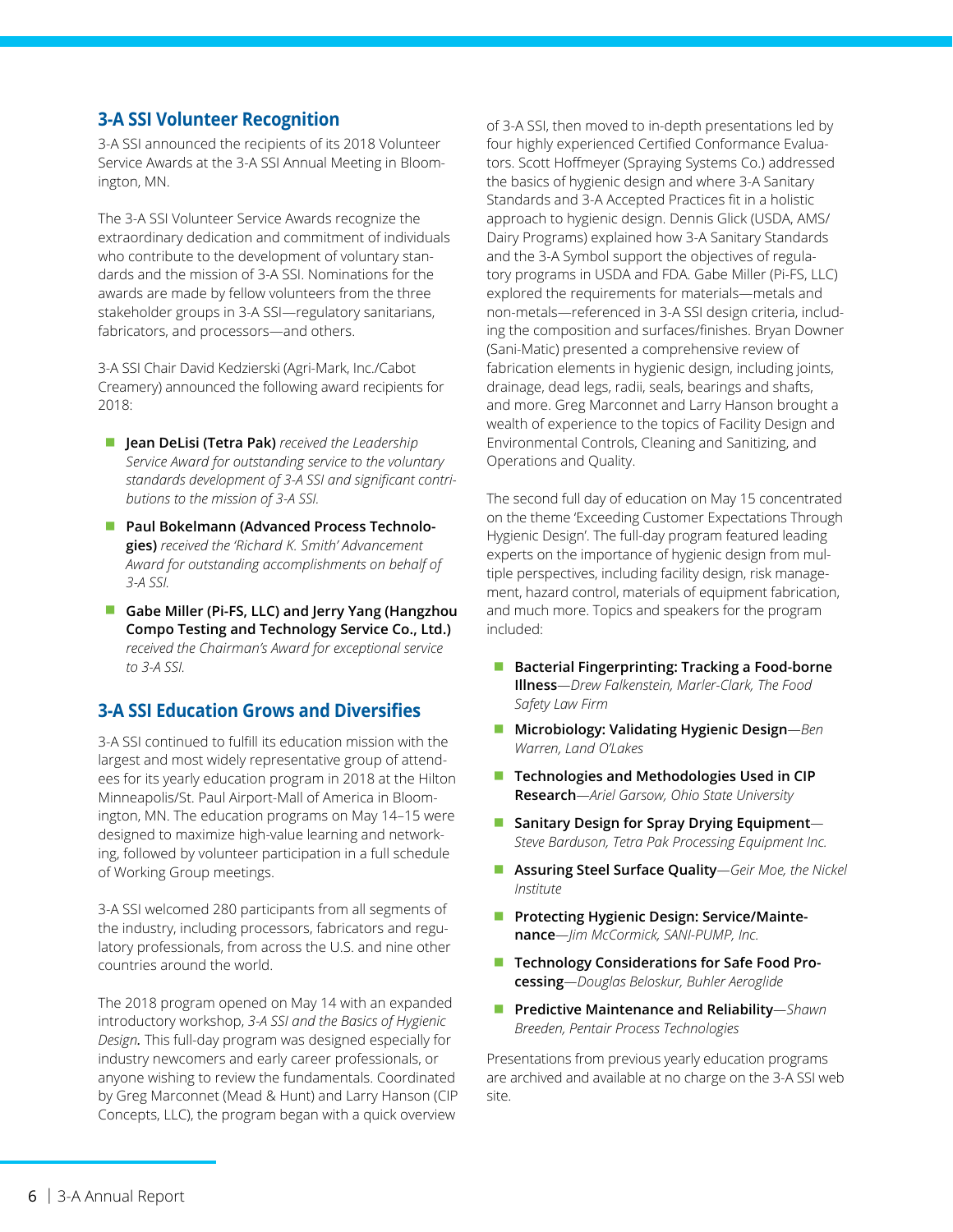

# **3-A SSI Certified Conformance Evaluators Reach New Milestone**

The 3-A Symbol authorization program changed substantially in 2003 with the requirement for a Third Party Verification (TPV) inspection report and the Certified Conformance Evaluators (CCEs) accredited by 3-A SSI have helped establish a new level of recognition and integrity for the 3-A Symbol authorization program. Now entering the 16th year of service, the CCEs are the independent equipment professionals credentialed by 3-A SSI to perform the TPV inspections required for a 3-A Symbol authorization and other voluntary 3-A SSI certificate programs.

The first class of accredited CCEs was introduced in July 2003. A total of 29 professionals met the eligibility requirements, passed the CCE exam, and completed orientation training. A total of 16 CCEs are active today, including two based in Europe and one in Mexico. Among the 16 CCEs, the average length of industry experience is 32.9 years.

In 2018, 3-A SSI worked to support the knowledge and skills of the CCEs in their important inspection work through a period of substantial worldwide demand for new and renewal TPV inspections. The TPV Coordinating Committee, consisting of regulatory sanitarians, fabricator and processor representatives, coordinated a special training seminar for CCEs. In addition, the Committee conducted outreach throughout the year to refine and improve TPV inspection program procedures and to exchange information on the application of 3-A Sanitary Standards and other hygienic design issues relating to the performance of TPV inspections. The Committee also published several bulletins to provide guidance on consistent and uniform CCE inspection services. The new bulletins are available to all visitors on the 3-A SSI website.

The integrity and acceptance of the 3-A Symbol and the other voluntary certificates of 3-A SSI rests largely upon

the role of its CCEs. 3-A SSI strives for consistency and uniformity in the assessments of equipment by the CCEs.

# **3-A SSI Modernizes Inventory of Standards and Accepted Practices**

3-A SSI now enters year five in the comprehensive program to revise all 3-A Sanitary Standards and 3-A Accepted Practices to the "B Level" format and style. All 3-A SSI Working Groups are focused on updating individual equipment standards and 3-A Accepted Practices to reflect hygienic design requirements reflected in *ANSI/3-A 00-01-2018, 3-A Sanitary Standard for General Requirements* (GR) as a normative reference. So far, the following (16) Standards and (1) Accepted Practice has been revised and published:

- 3-A Sanitary Standard for General Requirements, *ANSI/3-A 00-01-2018 (effective 6/2017)*
- 3-A Sanitary Standard for Stainless Steel Automotive *Transportation Tanks for Bulk Delivery and Farm Pickup Service, 05-16 (effective 10/2016)*
- 3-A Sanitary Standard for Formers, Fillers, and Seal*ers of Containers for Fluid Products, 17-12 (effective 3/2018)*
- 3-A Sanitary Standard for Flow Meters, 28-06 (effective *2/2019)*
- 3-A Sanitary Standard for Farm Raw Milk Storage *Tanks, 30-02 (effective 7/2018)*
- 3-A Sanitary Standard for Scraped Surface Heat Ex*changers, 31-07 (effective 1/2018)*
- 3-A Sanitary Standard for Metal Tubing, 33-03 (effec*tive 4/2016)*
- 3-A Sanitary Standard for Open Cheese Vats and *Tables, 38-01 (effective 3/2018)*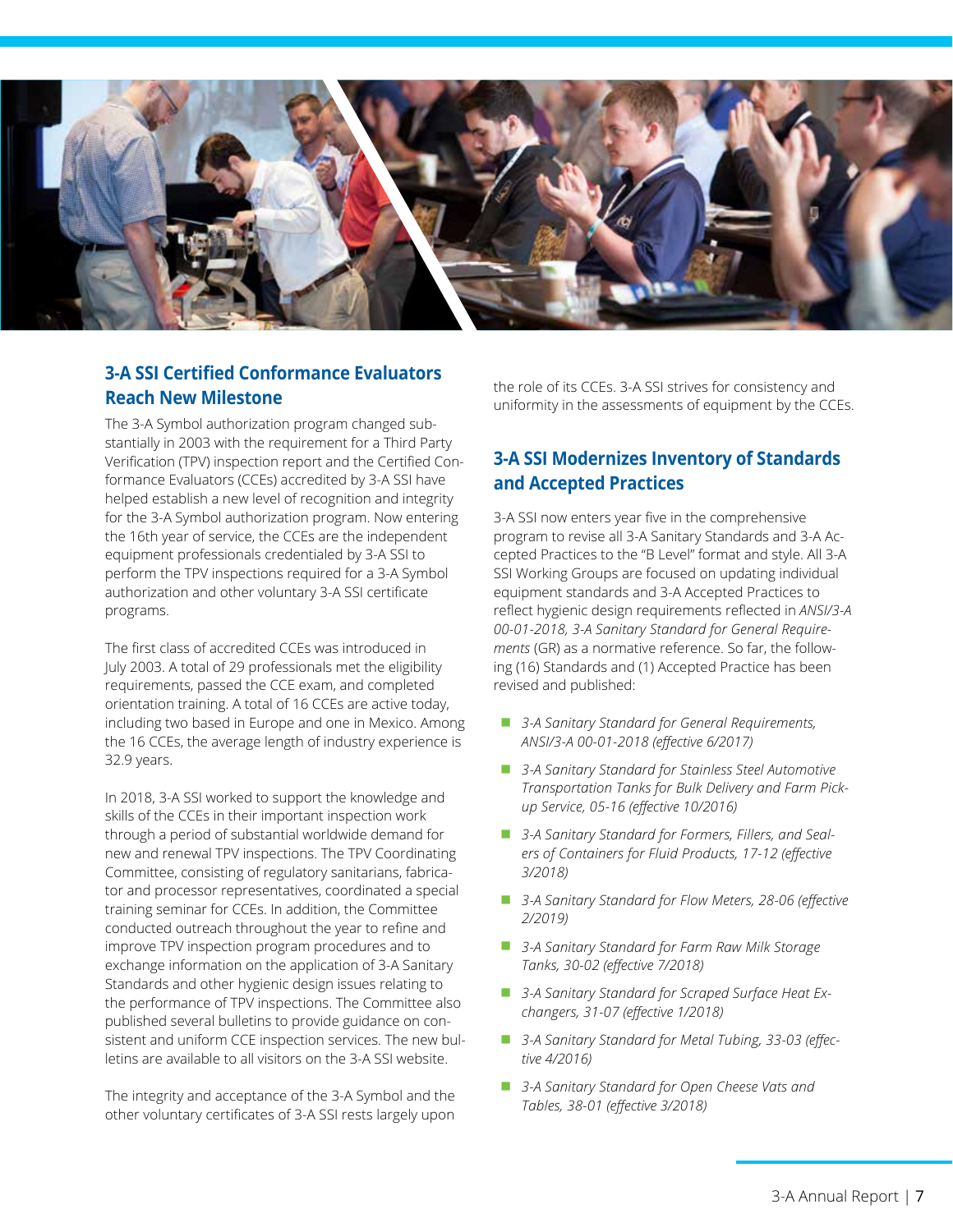- 3-A Sanitary Standard for *In-Line Strainers, 42-02 (effective 1/2017)*
- *3-A Sanitary Standard for Crossflow Membrane Modules, 45-03 (effective 12/2016)*
- *3-A Sanitary Standard for Vacuum Breakers and Check Valves, 58-03 (effective 3/2018)*
- *3-A Sanitary Standard for Steam Injection Heaters, 61- 01 (effective 11/2018)*
- *3-A Sanitary Standard for Sensors and Sensor Fittings and Connections, 74-07 (effective 3/2019)*
- *3-A Sanitary Standard for Spray Cleaning Devices Intended to Remain in Place, 78-03 (effective 8/2018)*
- *3-A Sanitary Standard for Auger-Type Feeders, 81-01 (effective 8/2018)*
- *3-A Sanitary Standard for Robot-based Automation Systems, 103-00 (effective 10/2016)*
- 3-A Accepted Practice for Sanitary Construction, Instal*lation, and Cleaning of Membrane Processing Systems, 610-03 (effective 3/2018)*

3-A SSI has conducted nearly two dozen webinar sessions to review and discuss a new proposed Unitized Automated Milking Installation Standard and draft revision proposals for "B Level" Standards and Accepted Practices.

A large number of other conversion projects are in progress:

- *WG 1 (Vessels) revision Project B-32-03-A for 3-A Sanitary Standard for Uninsulated Tanks*
- *WG 2 (Fillers) revision Project B-17-12-A for joint 3-A Sanitary Standard for Formers, Fillers, and Sealers of Containers for Fluid Products and 3-A Sanitary Standard for Packaging of Viscous Products*
- *WG3 (Valves & Fittings) revision Project B-63-03-A for 3-A Sanitary Standard for Sanitary Fittings*
- *WG 4 (Pumps & Mixers) new Project B-77-00-B for 3-A Sanitary Standards for Single Mechanical Seals*
- *WG 5 (Heat Exchangers) revision Project B-11-09-A for 3-A Sanitary Standard for Plate-Type Heat Exchangers*
- *WG 6 (Conveyors & Feeders) revision Project B-88-00-A for 3-A Sanitary Standard for Equipment Feet and Supports*
- *WG 7 (Instruments) revision Project B-46-03-A for 3-A Sanitary Standard for Refractometers and Energy-Absorbing Optical Sensors*
- *WG 8 (Concentrating Equipment) revision Project B-26-05-A for 3-A Sanitary Standard for Sifters for Dry Products*
- *WG 9 (Farm & Raw Milk) new Project B-102-00-A for 3-A Sanitary Standard for Automated Milking Installations*
- *WG 10 (Cheese & Butter Equipment) revision Project B-83-00-A for 3-A Sanitary Standard for Enclosed Cheese Vats and Tables*
- *WG 11 (Process & Cleaning Systems) revision Project B-605-04-A for 3-A Accepted Practice for Permanently Installed Product and Solution Pipelines and Cleaning Systems*
- *WG 12 (Plant Support Systems) revision Project B-604-05-A for 3-A Accepted Practice for Supplying Air Under Pressure in Contact with Product or Product Contact Surfaces*

The strength of 3-A SSI rests upon the unwavering commitment of its subject experts from across the spectrum of fabricators, processor and regulatory professionals to hygienic equipment design.

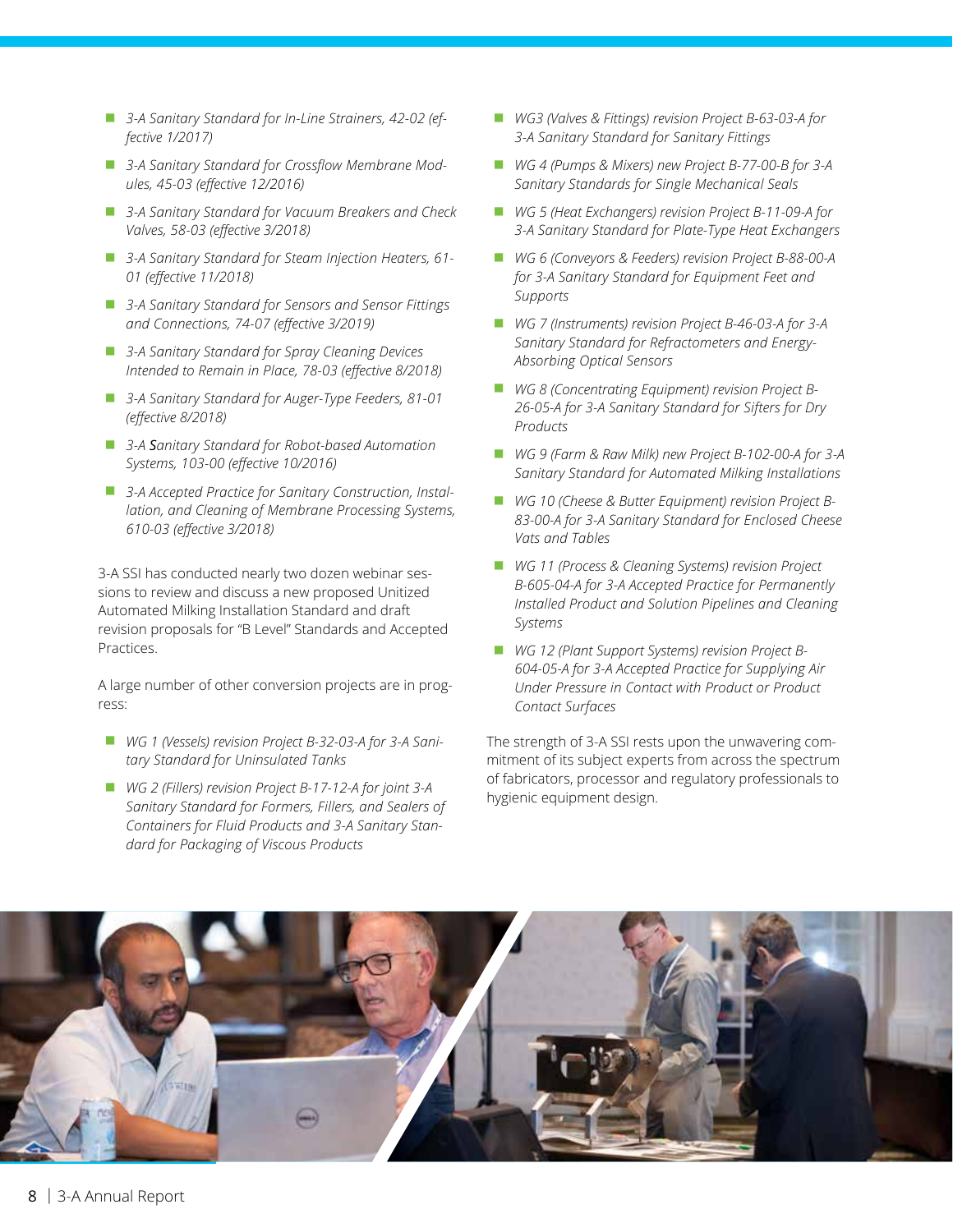